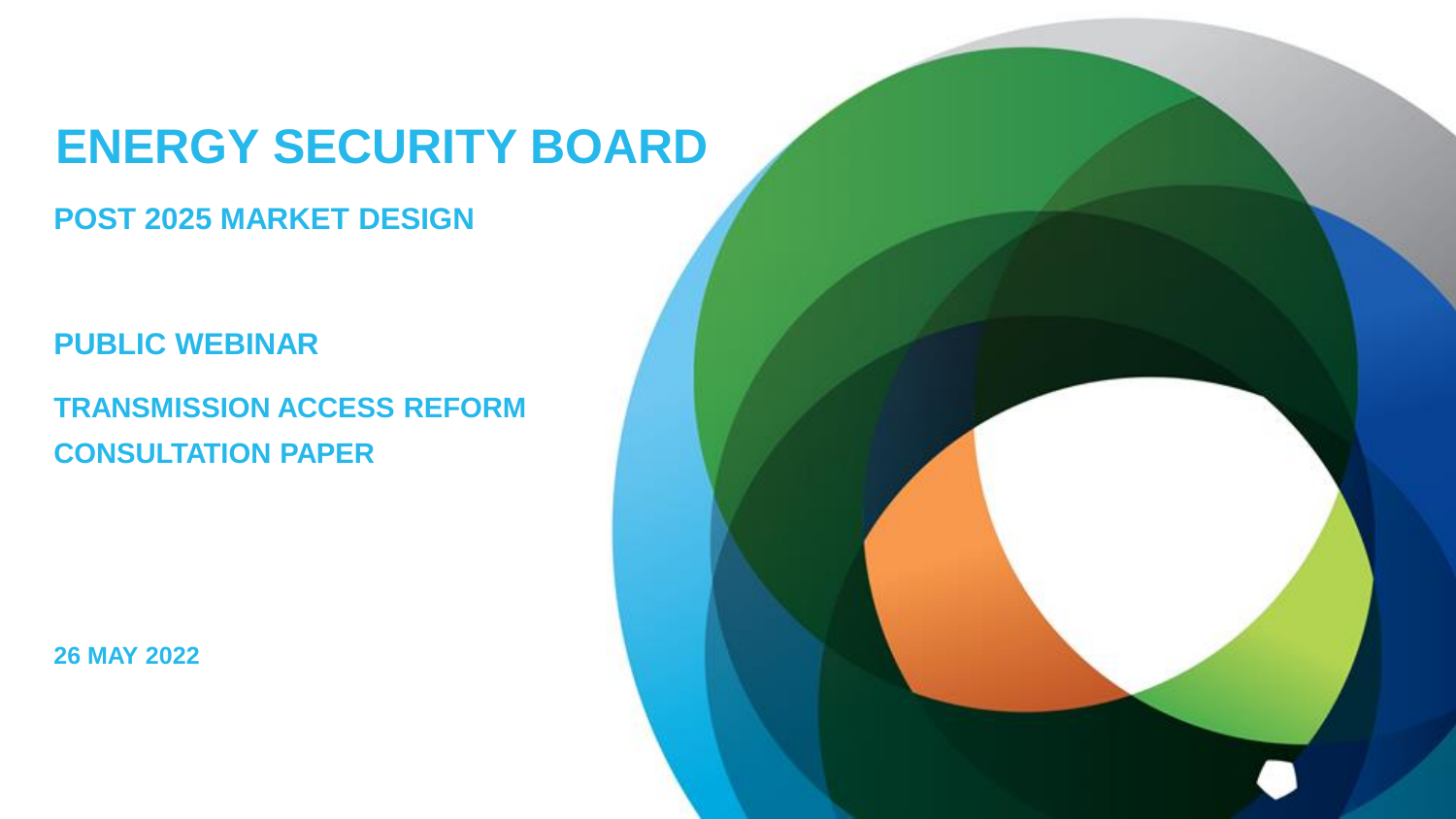## **AGENDA**

- **Welcome and introduction**
- **Objectives & case for reform**
- **Shortlisted models**
- **Trade offs**
- **Q&A**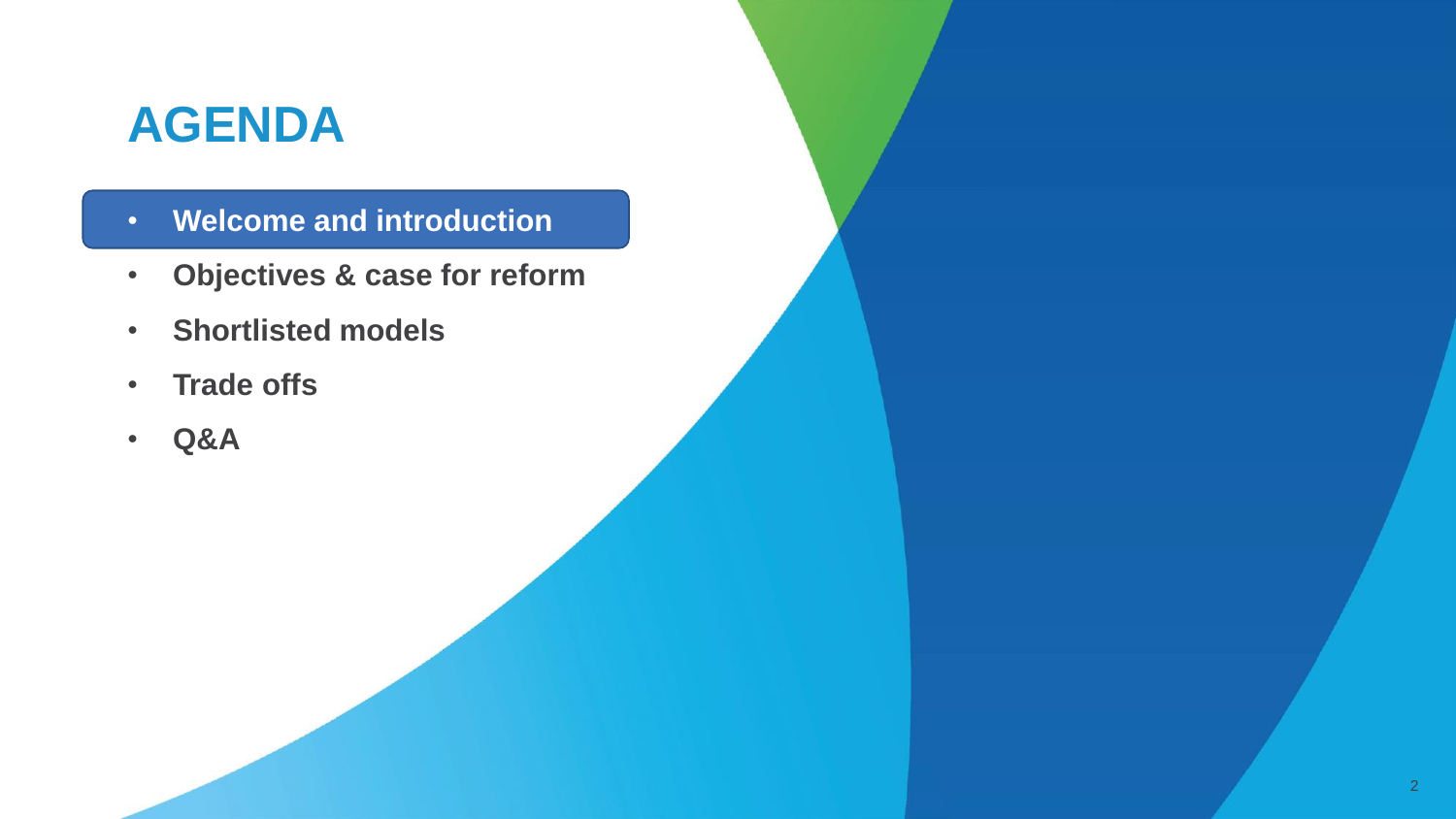## **AGENDA**

- **Welcome and introduction**
- **Objectives & case for reform**
- **Shortlisted models**
- **Trade offs**
- **Q&A**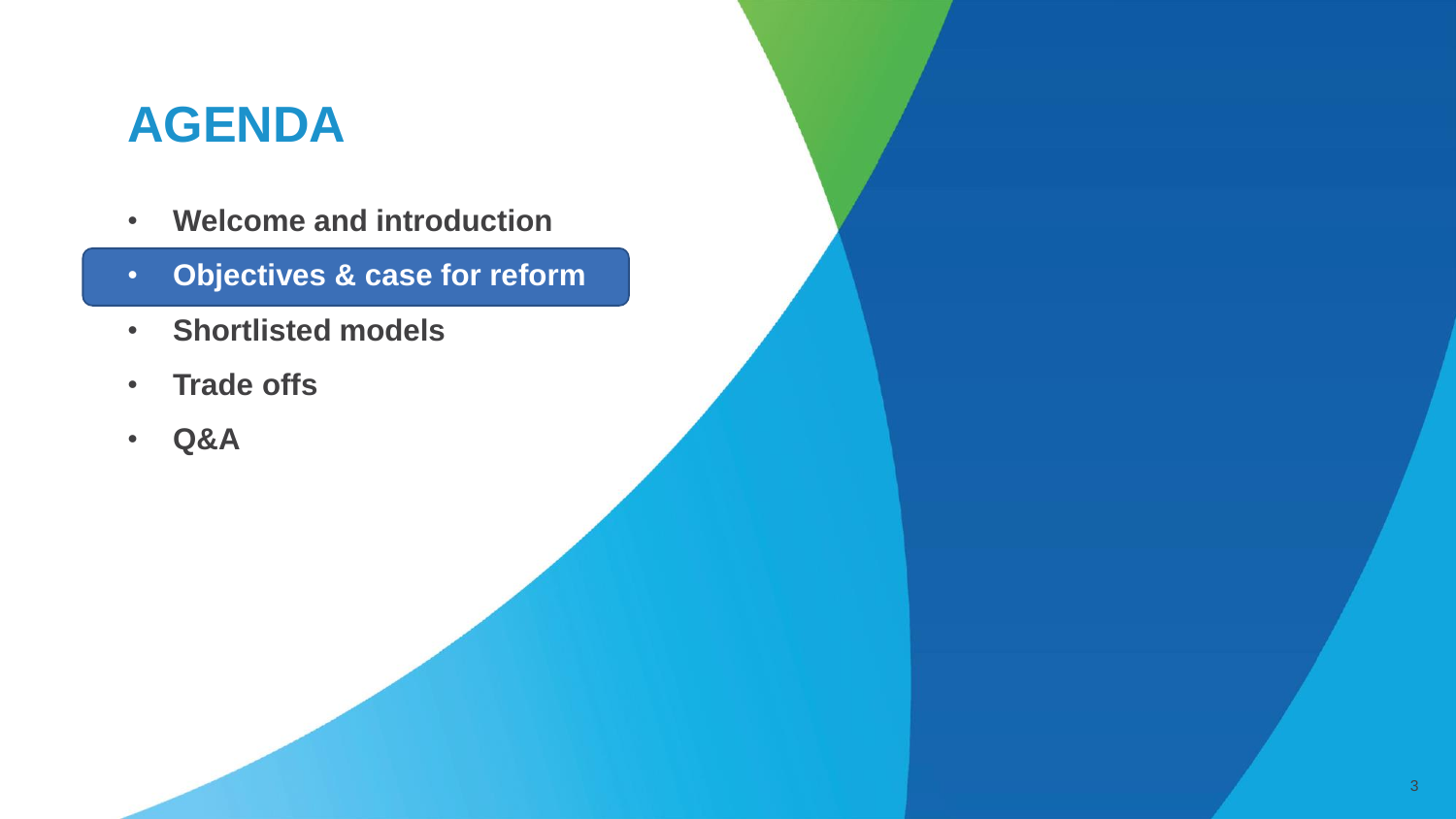

## **TRANSMISSION ACCESS REFORM OBJECTIVES**

#### Investment timeframes

*The level of congestion in the system is consistent with the efficient level.*

1. Investment efficiency: Better long-term signals for market participants to locate in areas where they can provide the most benefit to consumers, considering the impact on overall congestion.

2. Manage access risk: Establish a level playing field that balances investor risk with the continued promotion of new entry that contributes to effective competition in the long-term interests of consumers.

#### Operational timeframes

*When congestion occurs, we dispatch the least cost combination of resources that securely meets demand.*

3. Operational efficiency: Remove incentives for non-cost reflective bidding to promote better use of the network in operational timeframes, resulting in more efficient dispatch outcomes and lower costs for consumers.

4. Incentivise congestion relief: Create incentives for demand side and two-way technologies to locate where they are needed most and operate in ways that benefit the broader system.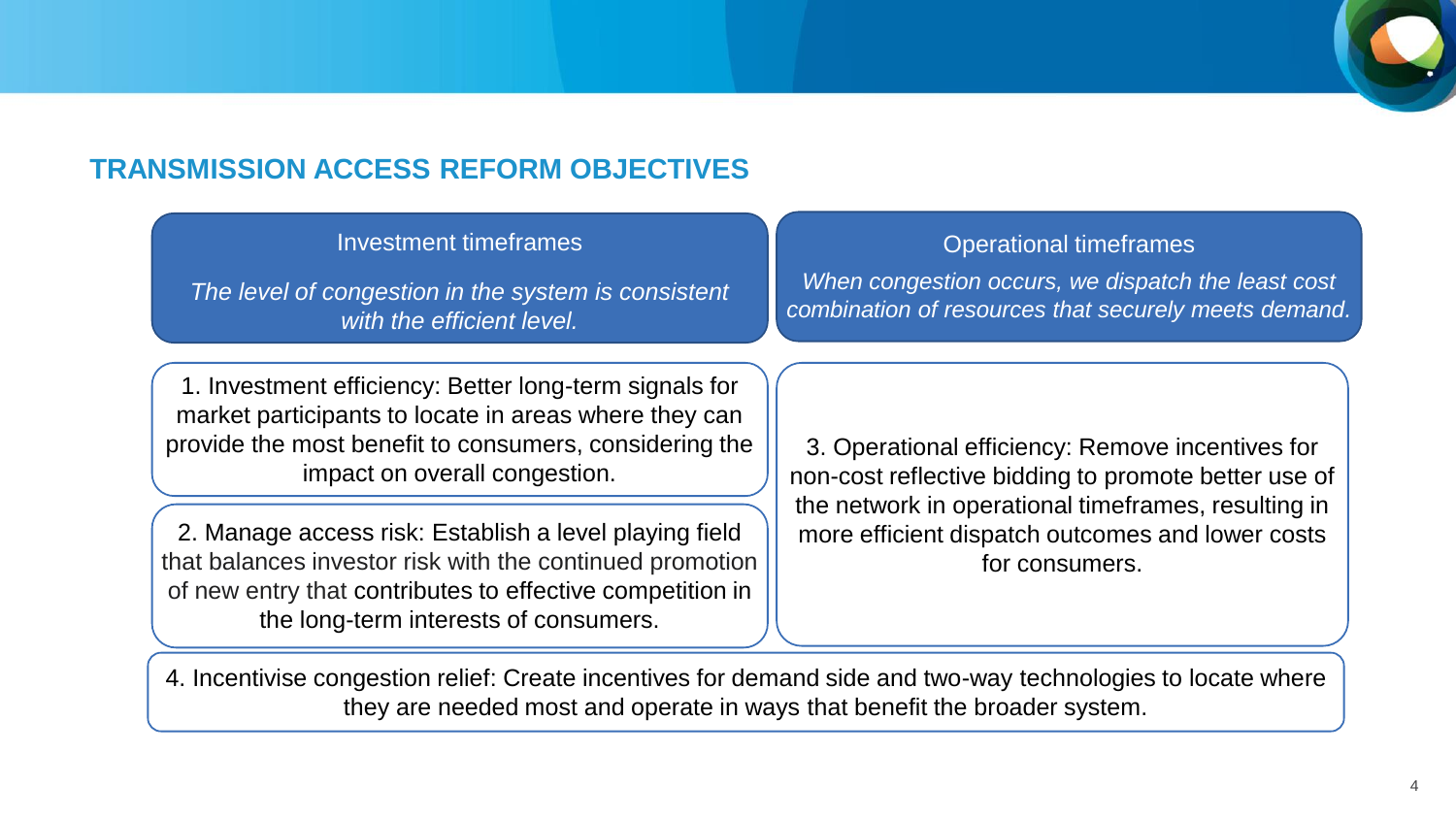

## **CONSEQUENCES OF FAILING TO ACT ON ACCESS REFORM**

Unnecessary investment in generators and storage that are poorly located to be dispatched. Subsequent connections can render neighbouring projects unviable.

**Investments are poorly targeted**

Investment is more expensive than it should be because the additional risk and uncertainty adds to the cost of capital faced by generation investors.

**Investments are more expensive due to systemic risks**

Storage can help to reduce congestion costs, but it is not paid to do so. Storage providers lose a potential value stream, and the NEM loses an important tool to manage congestion.

**Lost opportunity to benefit from storage**

If generators and storage locate in the wrong place, a larger transmission system is needed to transport energy from sources of supply to load.

**Additional transmission expenditure**



In operational timeframes, more expensive combinations of generation and storage are being used to meet demand than is necessary.

**More expensive dispatch outcomes**

**Report Andrew Common**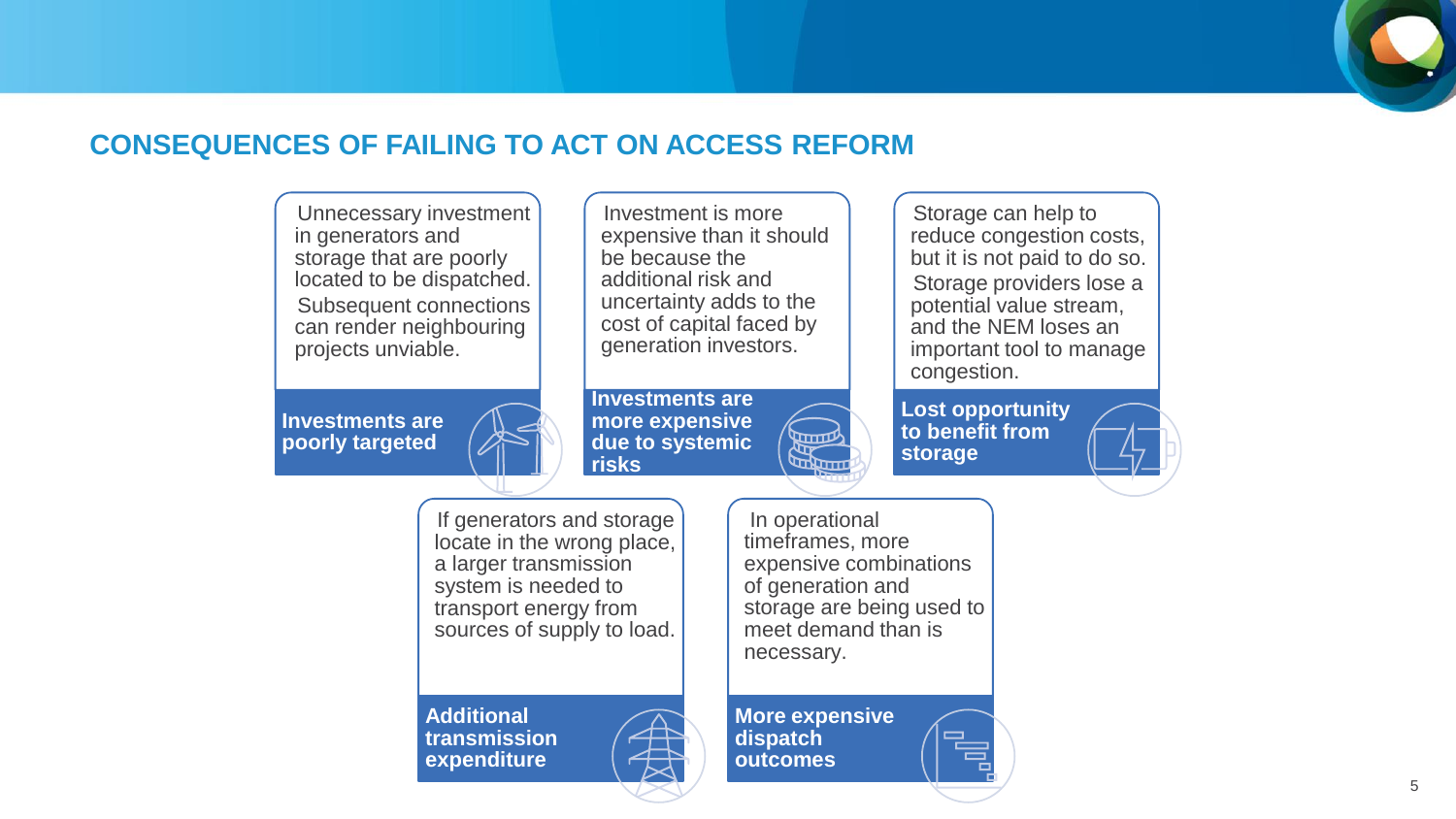## **"WINNER TAKES ALL" DISPATCH AMPLIFIES INVESTOR RISK**



- Consider 3 market participants, each with availability of 50 MW, that are subject to a transmission limit of 100MW.
- If all curtailed generators bid -\$1000, NEMDE will maximise the output of low cost generation by dispatching the generators that contribute least to the constraint
	- Even if the coefficients are virtually identical
- Incumbents cannot change their location to optimise their coefficient, but prospective projects can.
- Unique and opaque feature of NEM design.
- In contrast, consider two retail competitors selling virtually identical products in close proximity
	- Shops customers disperse between them both
	- Generators (with congestion) dispatch algorithm selects the one with the lowest participation factor.

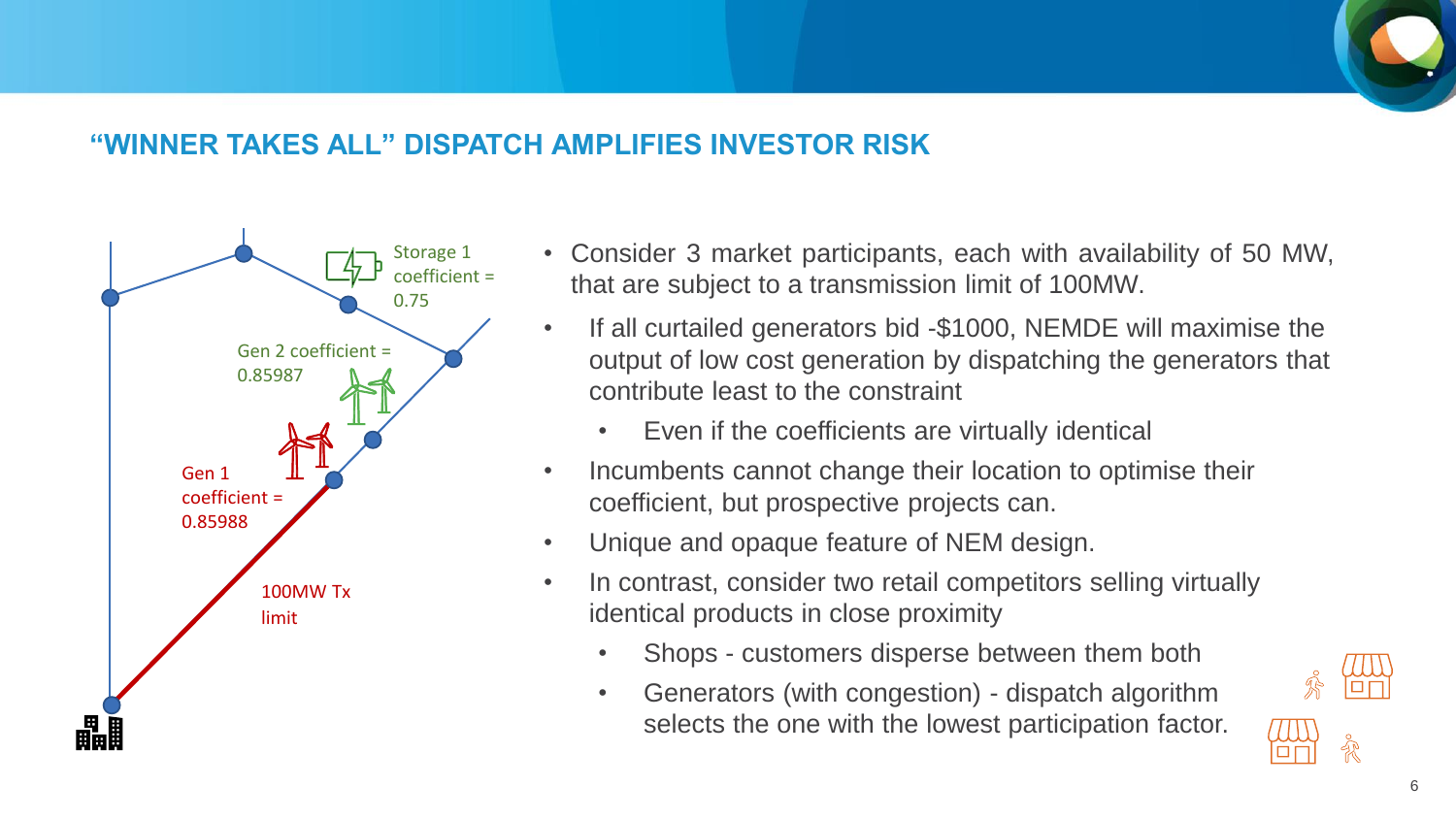

## **WE NEED TO GIVE STORAGE & FLEXIBLE LOAD THE RIGHT SIGNALS**



More investment needed to deliver same  $\mathsf{CO}_2$ , reliability outcome.

- At present, we treat batteries as if they were generators. We reward them for:
	- Locating where there is plenty of transmission capacity
	- Discharging during high prices, even if it makes congestion worse
- But batteries have a broader range of capabilities
	- Lost opportunity to reduce congestion, maximise VRE output
- Loads are not rewarded for locating in places where they can help to alleviate congestion.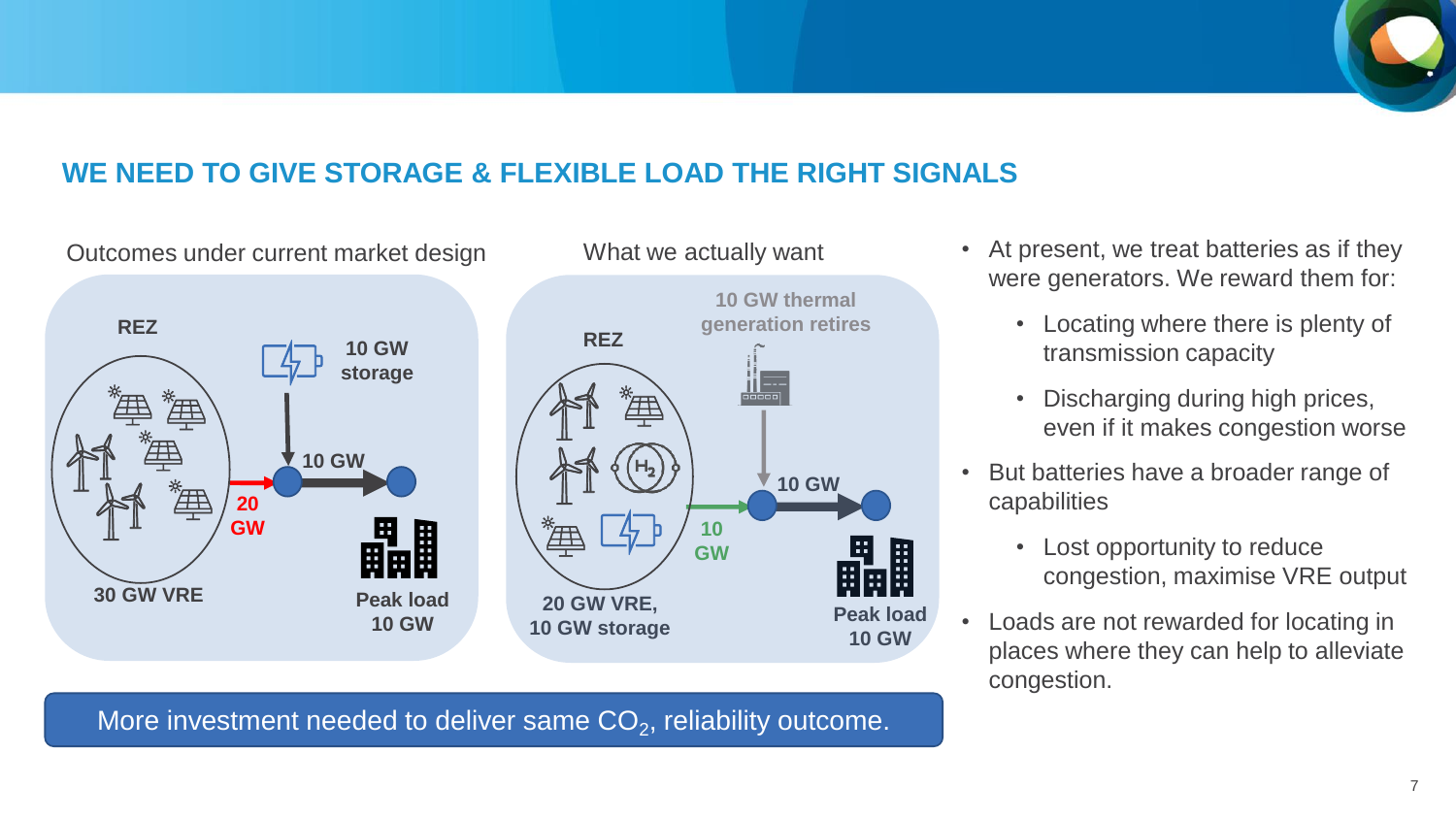## **AGENDA**

- **Welcome and introduction**
- **Objectives & case for reform**
- **Shortlisted models**
- **Trade offs**
- **Q&A**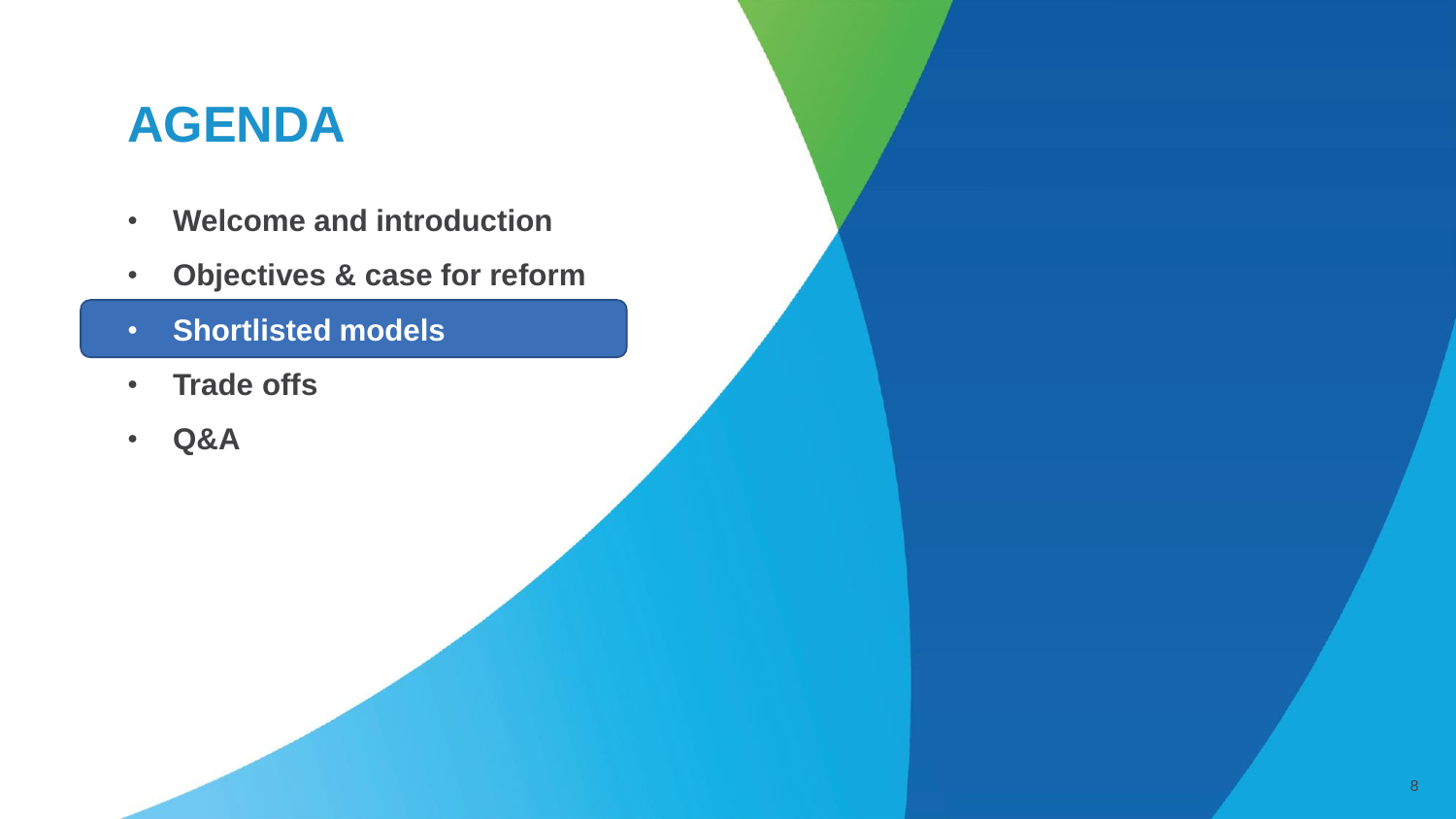

## **OVERVIEW OF MODELS**

| <b>Investment timeframes</b>                                                                                                                                                                            | <b>Operational timeframes</b>                                                                                                                           |
|---------------------------------------------------------------------------------------------------------------------------------------------------------------------------------------------------------|---------------------------------------------------------------------------------------------------------------------------------------------------------|
| <b>Congestion zones with connection fees</b><br>Investors receive clear up-front signals about which network<br>locations have available hosting capacity.                                              | <b>Congestion management model with universal rebates</b><br>Establishes a single, combined-bid energy and congestion<br>market.                        |
| <b>Transmission queue</b><br>Establish a transmission queue that confers priority rights<br>(either to allocate rebates in the CMM or to establish who<br>buys and sells congestion relief in the CRM). | <b>Congestion relief market (CRM)</b><br>Changes to the market and settlements to provide separate<br>revenue streams for energy and congestion relief. |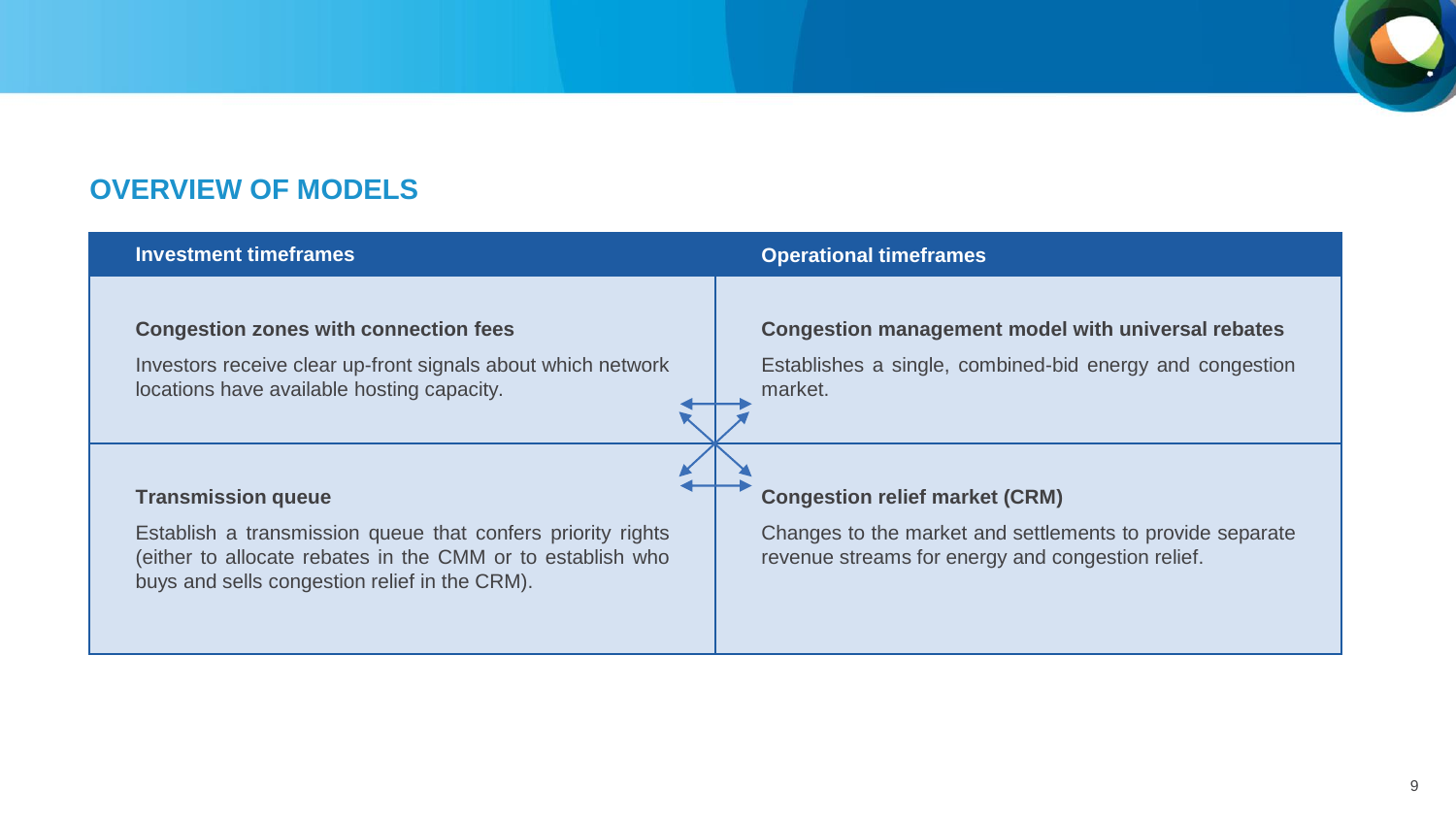### **PROCESS FOR REFINING MODELS**

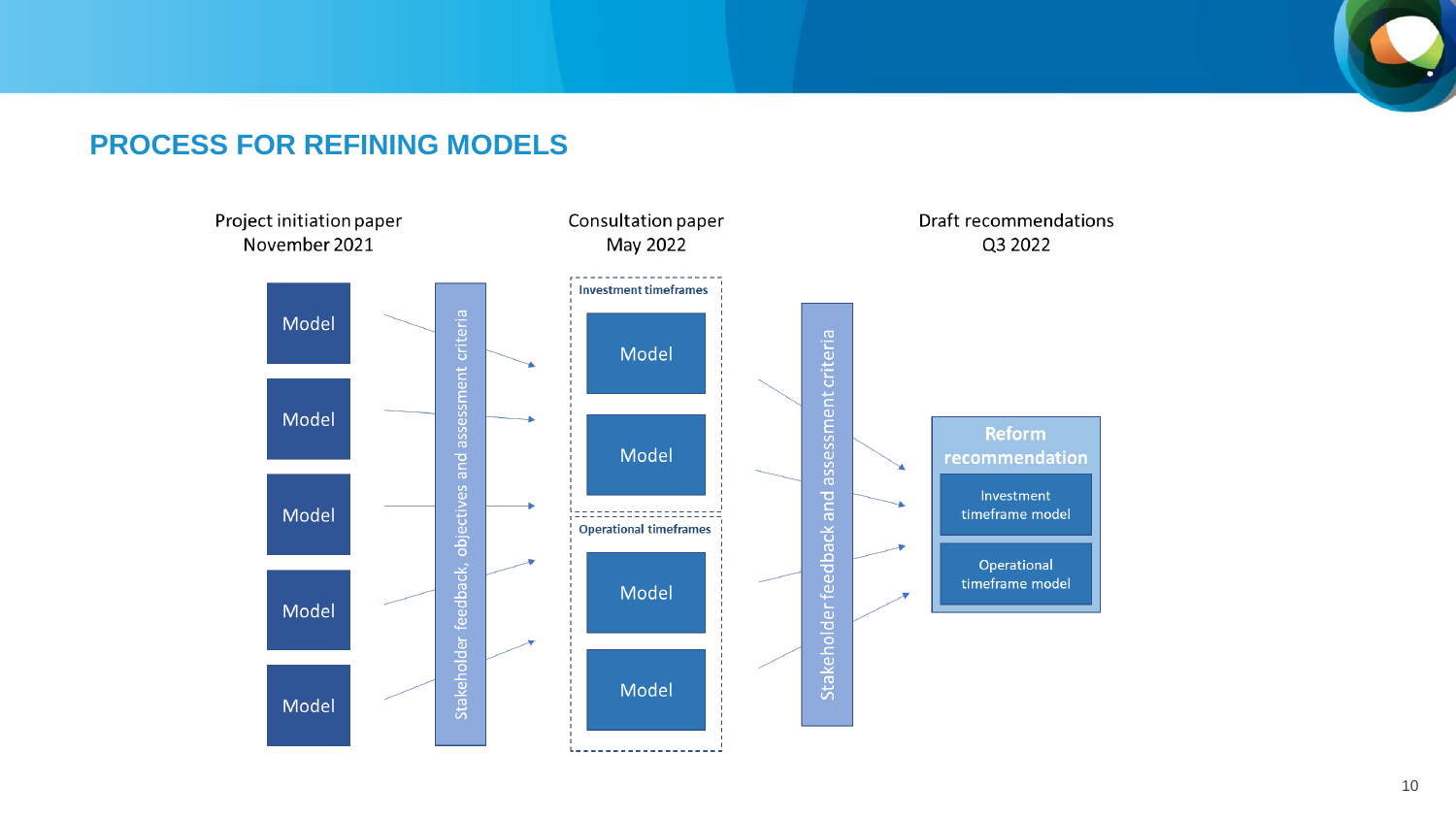## **CONGESTION ZONES WITH CONNECTION FEES**



### Why we recommended this model

- Clear, upfront signals to investors re efficient location decisions
- Provides more nuanced signals than CMM-REZ, where participants either receive rebates or do not
- Able to be combined with a range of operational timeframe models
- Integrates with jurisdictional schemes as zones can be identified having regard to State REZ schemes
- Cost associated with locational signal is known at the time of investment
- Addresses stakeholder concerns re risk to generators who do not receive rebates

- What form of incentive should be used to influence generator location decisions?
- If it's connection fees, how are they calculated?
- What do generators get in return for paying a fee? (Note: this will affect cost of fee.)
- What happens to revenue paid by generators?
- What methodology is used to calculate the efficient hosting capacity of the network for each zone?
- How does this methodology reflect differences in the output profiles of different generator types?
- What happens when multiple generators seek access to the same part of the network?
- Who should be responsible for administering the framework?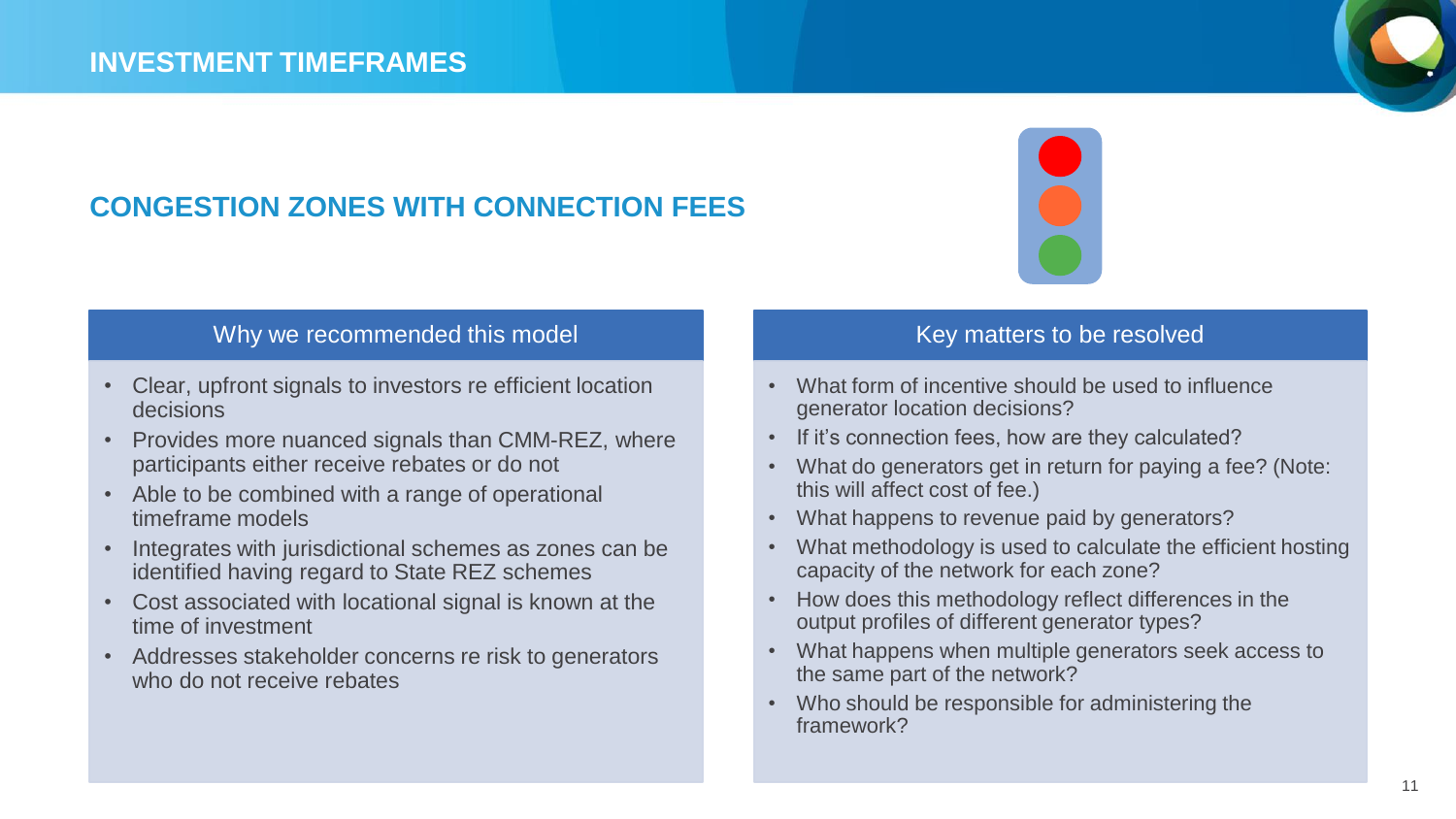## **TRANSMISSION QUEUE**

#### Why we recommended this model

- Gives investors a tool to manage their access risk.
- New entrants wishing to connect in congested locations may do so, however they face the associated congestion risk.
- Use of auctions to allocate queue positions in cases where the network is oversubscribed helps to overcome challenges associated with connection queues in other jurisdictions.
- Able to provide more nuanced signals than CMM-REZ.
- Integrates with jurisdictional schemes as queue positions can be made available having regard to State REZ schemes



- How does a generator's queue position manifest in operational timeframes?
- What methodology is used to calculate the efficient hosting capacity of the network (for the purposes of establishing whether initial queue positions are available)?
- Can queue positions can be traded?
- Should energy storage be subject to the same queuing terms as generators?
- How does the model encourage efficient retirement decisions for end-of-life generators?
- What happens to auction revenue?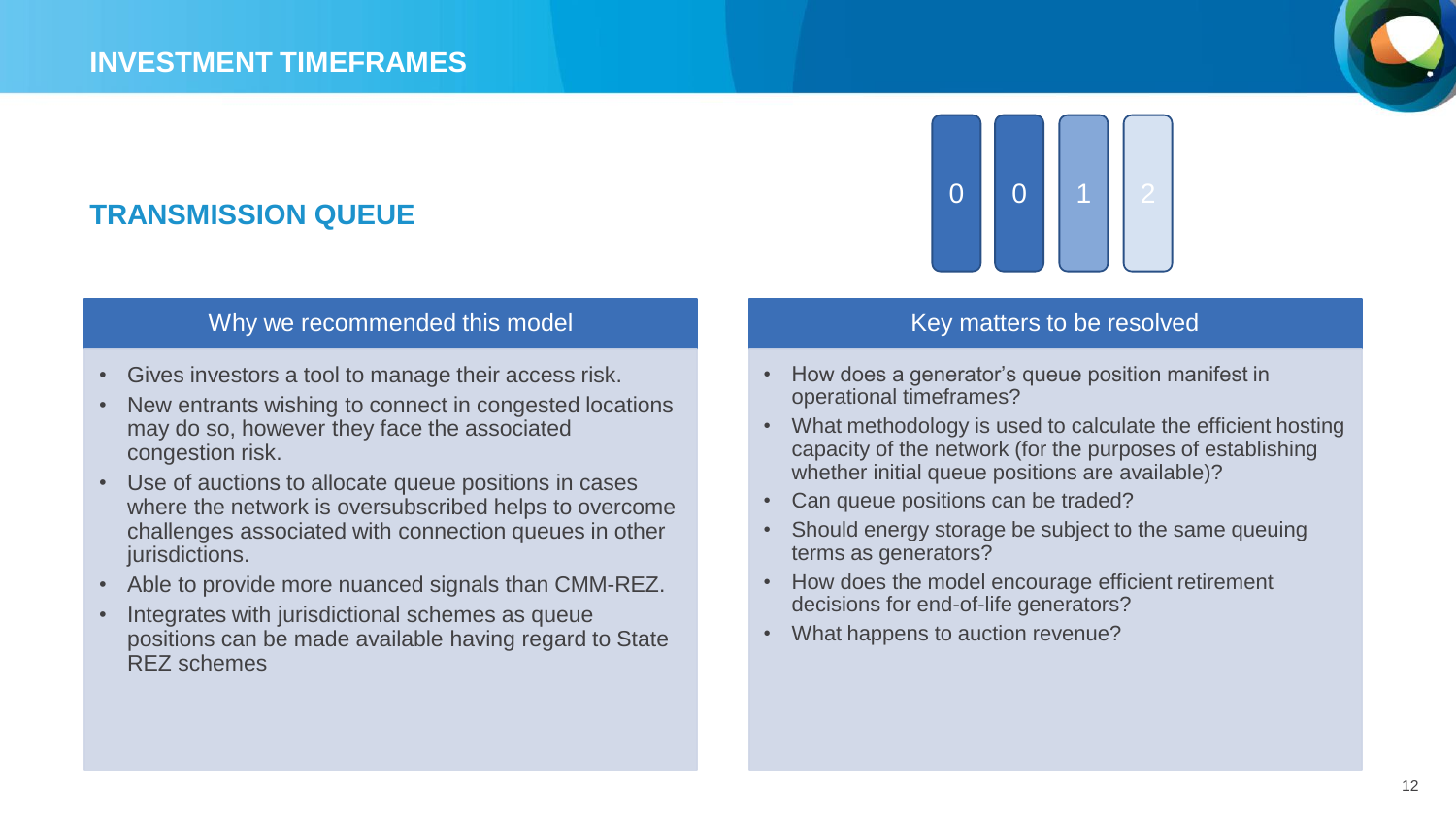### **OPERATIONAL TIMEFRAMES**

## **CMM WITH UNIVERSAL REBATES**

#### Why we recommended this model

- Efficient outcomes in operational timeframes
- Incentives for storage and scheduled load to relieve congestion
- Addresses stakeholder concerns re risk to generators who do not receive rebates
- Cheaper to implement than alternatives



\* ESB proposes a version of LMP where settlement residues (difference between LMP and RRP) are returned to generators.



- What metric should we use to allocate rebates between generators?
	- o Should we remove the "winner takes all" characteristics implicit in the current specification?
	- o Need for modelling of participant impacts
- Should we adapt the model to preclude peaking generators from receiving rebates when the RRP is low?
- How can this model better support generator contractual arrangements for congestion relief?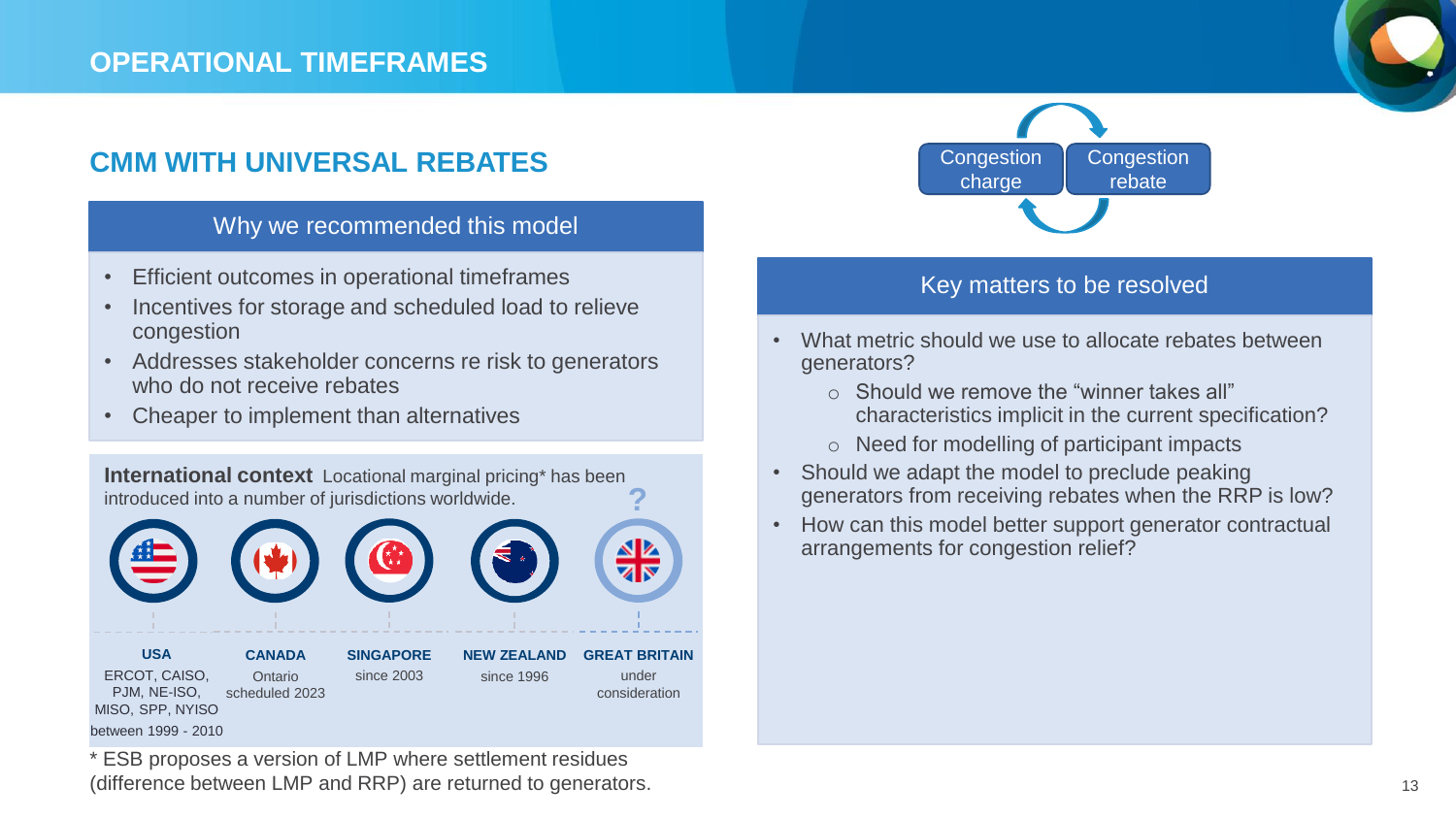### **CONGESTION RELIEF MARKET**

#### Why we recommended this model

- Efficient outcomes in operational timeframes
- Transparently rewards parties who alleviate congestion
- Gives market participants autonomy over whether they choose to participate
- Provides a clear path for developing supporting contractual arrangements.



- What key attributes should the ESB seek to preserve as it works out how the dispatch algorithm should solve in the congestion relief market?
- What implementation costs are involved both for AEMO and market participants?
- Should we adapt the model to remove the "winner takes all" characteristics implicit in the current specification?
- What are the consequences of the congestion relief market in terms of bidding incentives?
- Should we adapt the model to preclude out of merit order generators from selling congestion relief when the RRP is low?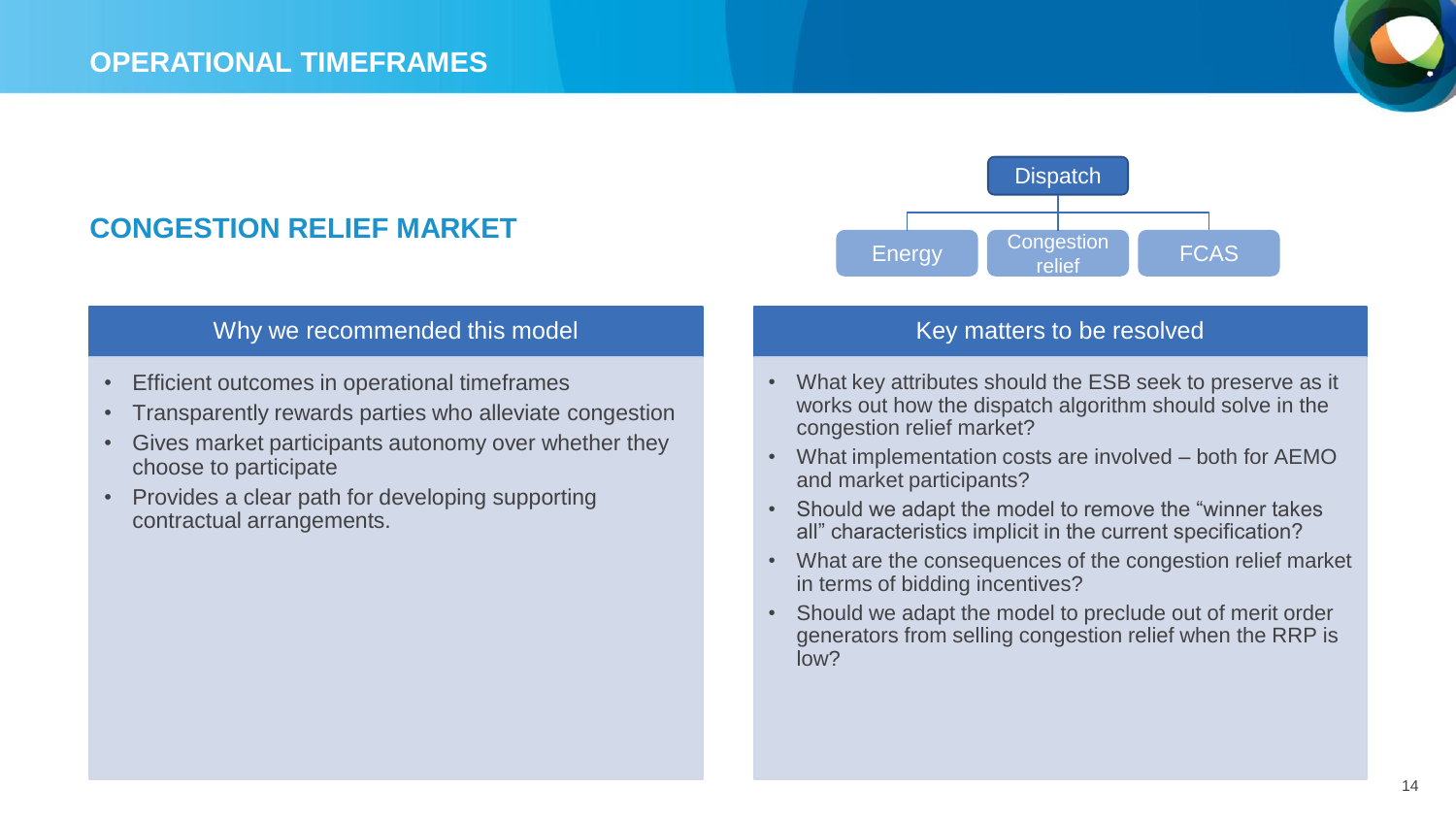## **ACCESS REFORM SUPPORTS AND STRENGTHENS RENEWABLE ENERGY ZONES**

Access reform strengthens incentives for new entrants to locate and participate in REZs by:

Giving REZ participants confidence that their investment case will not be undermined by subsequent inefficient investment decisions outside the REZ. •This is especially important if we want investors to pay to be in a REZ.

> Removing opportunities for subsequent connecting generators to free-ride on REZ investments without contributing to them.

> > Promoting the efficient use of REZ infrastructure by creating a market design that rewards storage providers for alleviating transmission congestion and providing firming services for renewable generators.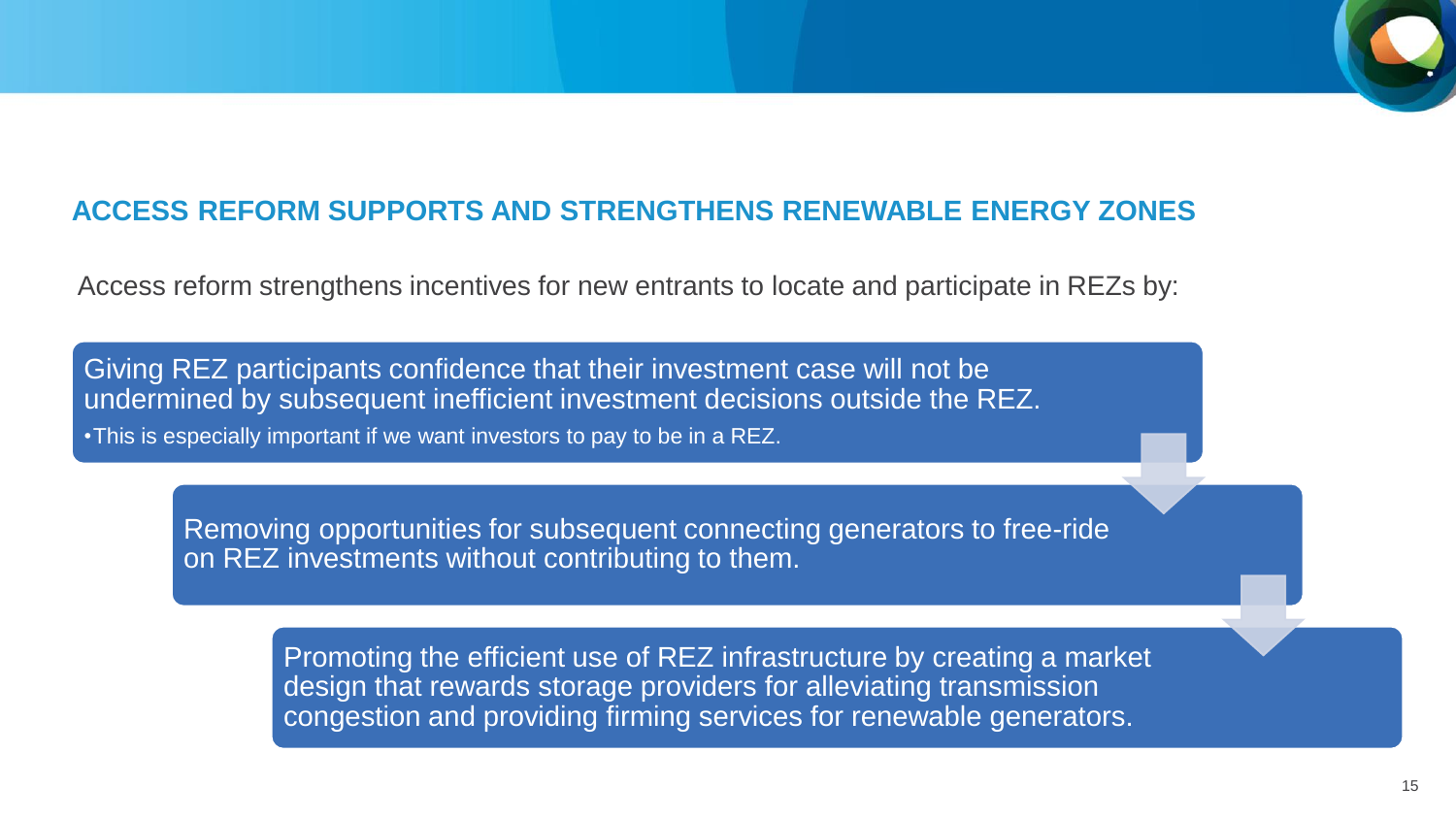## **INTEGRATION WITH STATE REZ SCHEMES**

- Operational timeframe models needs to be applied consistently across the NEM.
	- o Affect dispatch and/or **settlements**
- Do not clash with REZ schemes as apply in a different timeframe.
- Reforms create new revenue stream for storage, load that will encourage them to locate in REZs.



- Investment timeframe models will reinforce REZ schemes by design.
- See connection fees at levels to encourage/discourage investment in line with jurisdictional schemes
- Assign queue positions to encourage/discourage investment in line with jurisdictional schemes
- Role for State planning bodies in determining locational signals?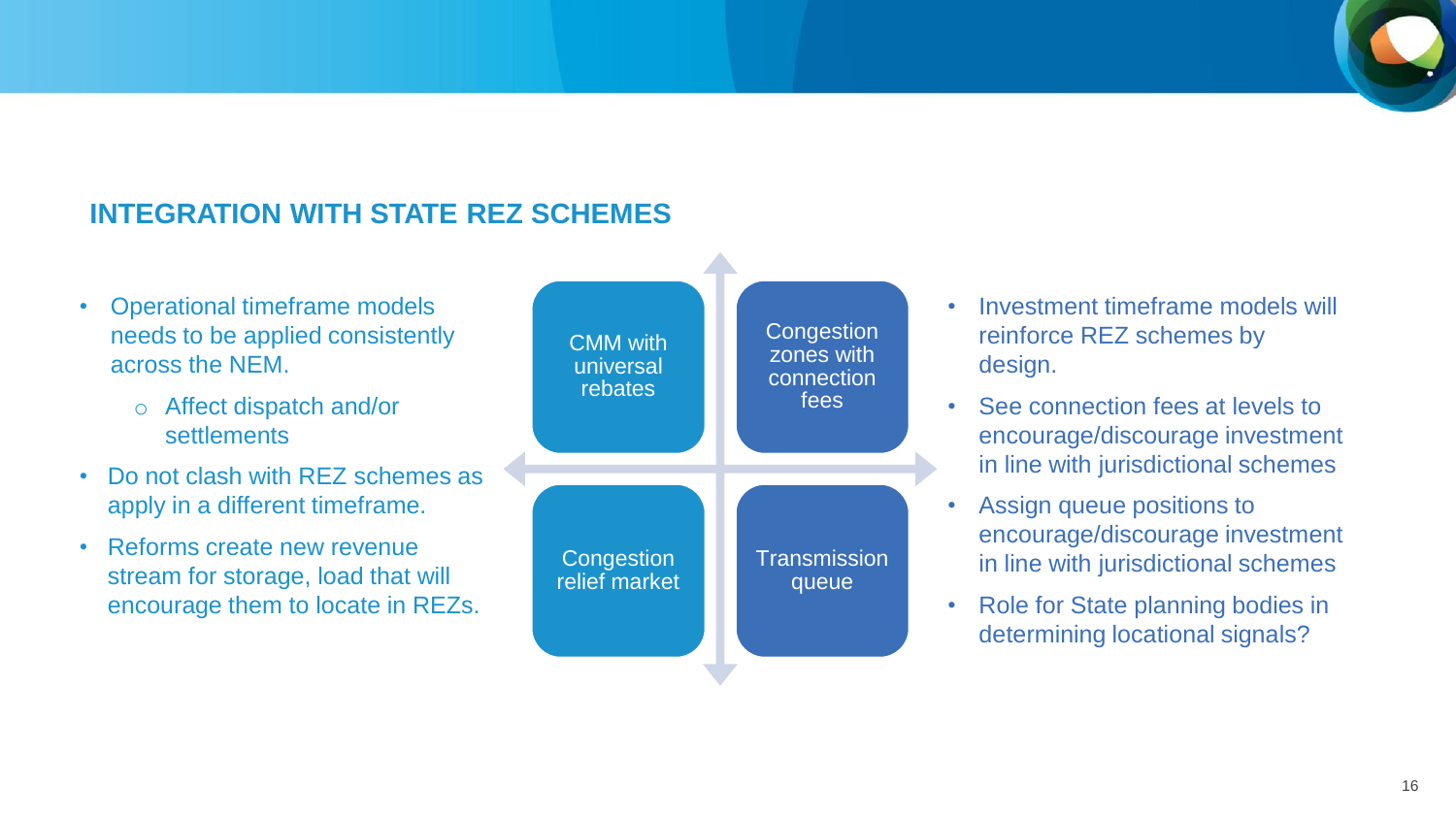## **AGENDA**

- **Welcome and introduction**
- **Objectives & case for reform**
- **Shortlisted models**
- **Trade offs**
- **Q&A**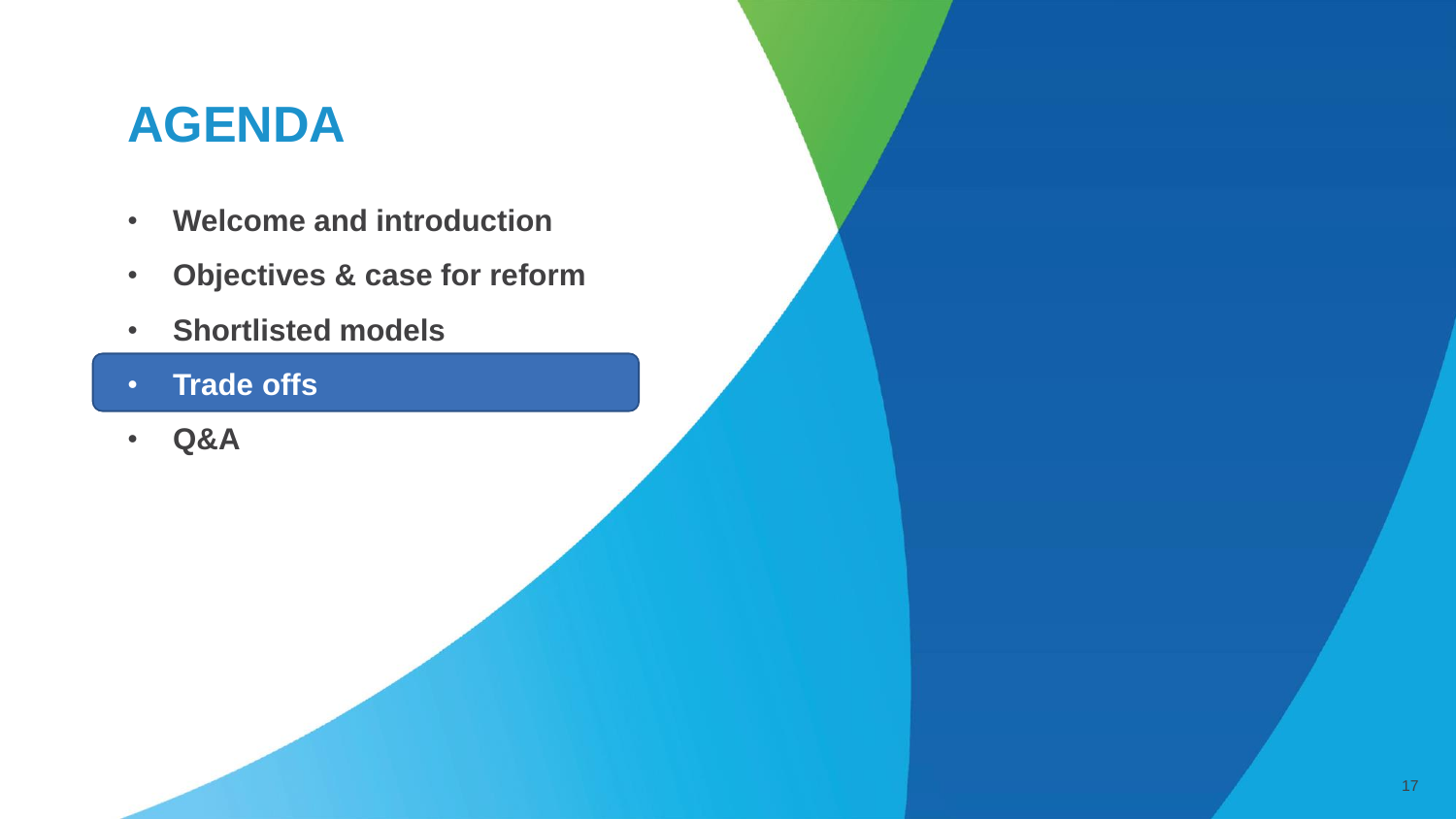

## **TRADE OFFS**

Design decisions will lead to trade-offs.

The consultation paper seeks your feedback (directly and indirectly) on the preferred balance between these tradeoffs.

We have highlighted five for discussion today:

- Flexibility vs predictability
- Cost vs investment certainty
- Duration of access rights
- Simplicity vs accuracy
- Secondary objectives

*Most relevant to …investment timeframes … operational* 

*timeframes*

## **LIVE SURVEY**

- 1. To participate in the live survey navigate to the Menti link provided in the webinar chat OR go to [www.menti.com](http://www.menti.com/) and enter the code **8140 0719**.
- 2. You'll be asked several questions where you'll need to either:
	- Select a trade-off position on a sliding scale
	- Rank options in priority order
- 3. All answers are anonymised and will be shared iteratively throughout the discussion.
- 4. If you're having difficulties with viewing or voting please let us know.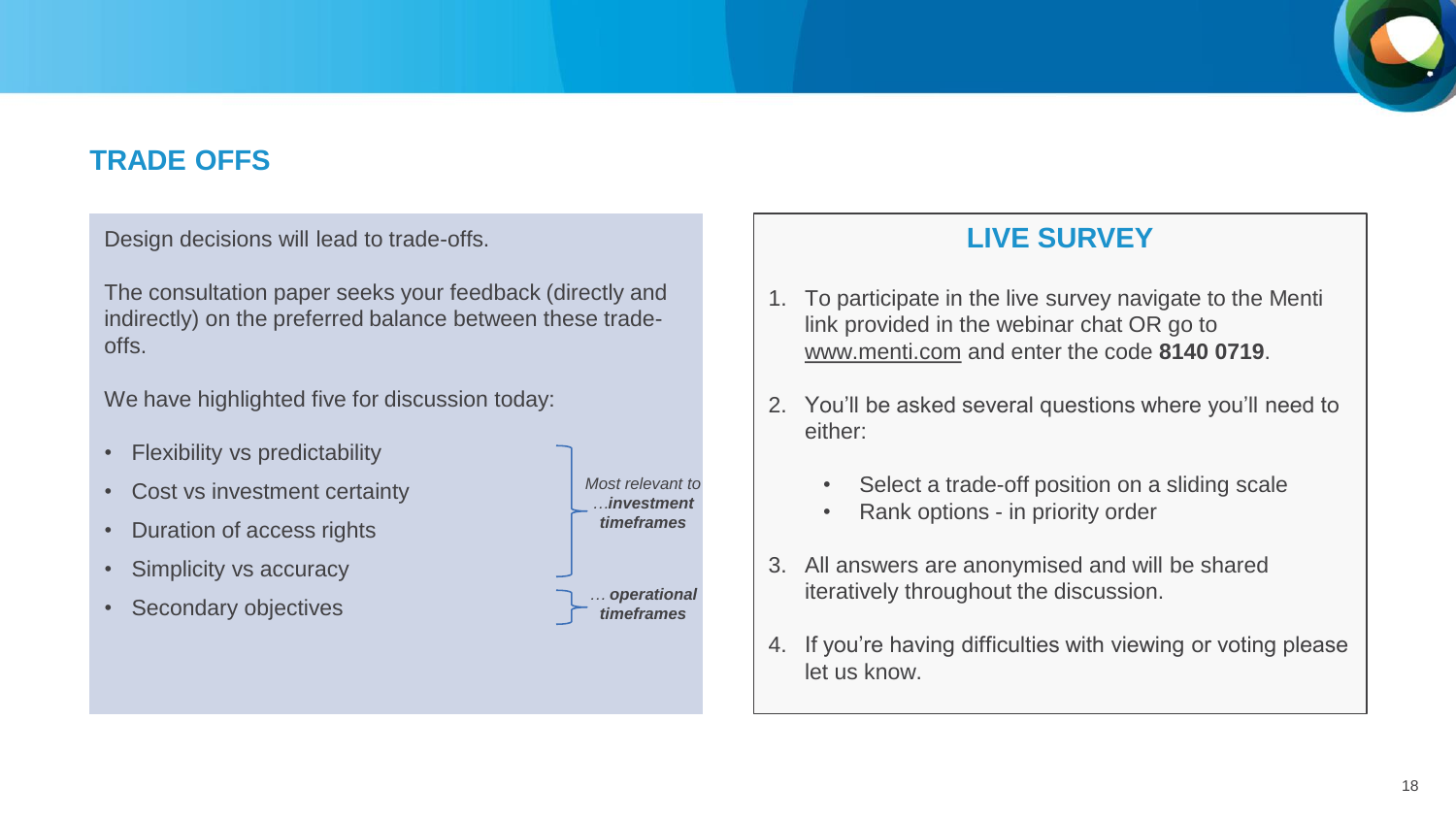

## **FLEXIBILITY VS PREDICTABILITY**

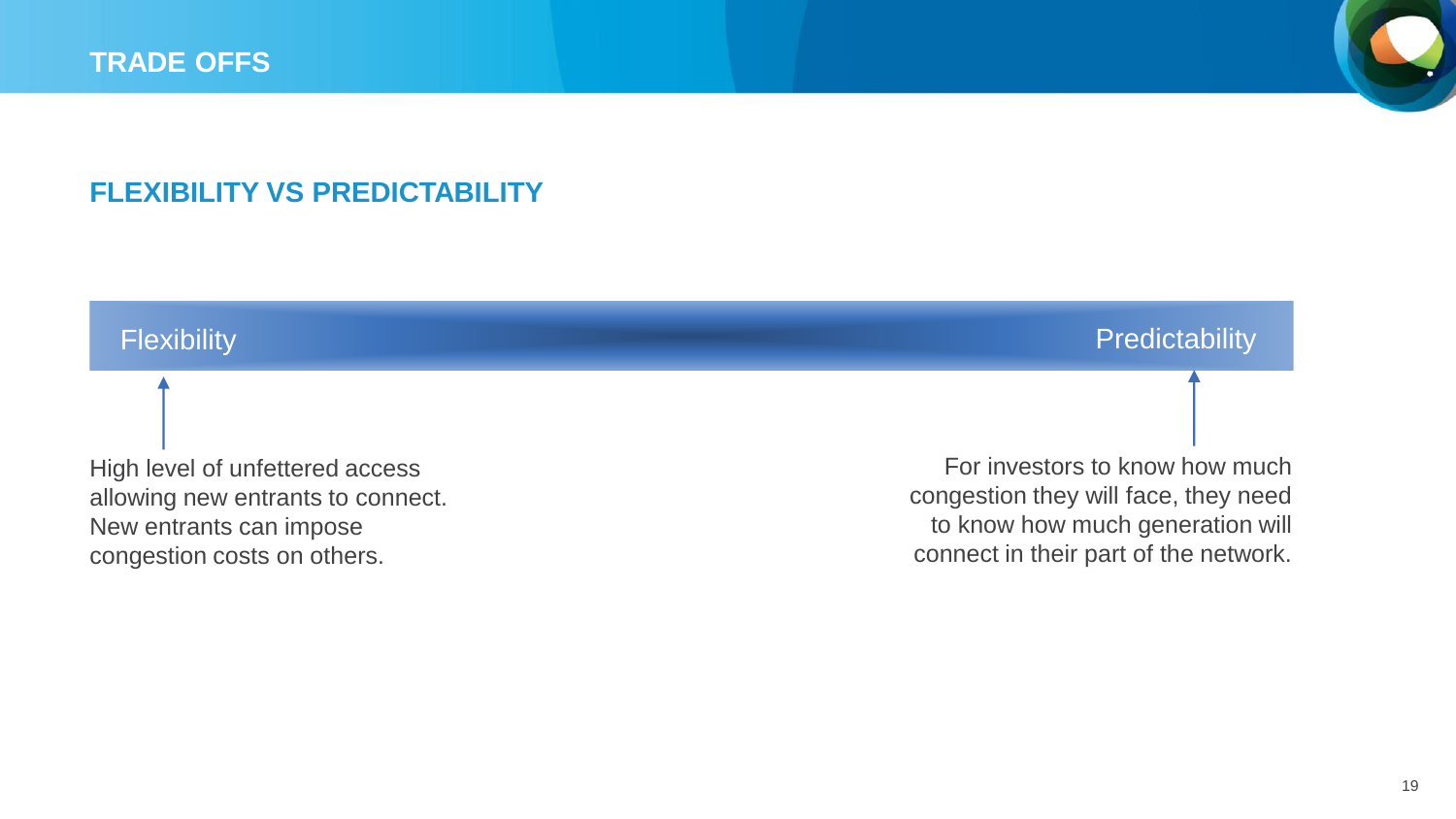

## **COST TO CONNECT VS INVESTMENT CERTAINTY**

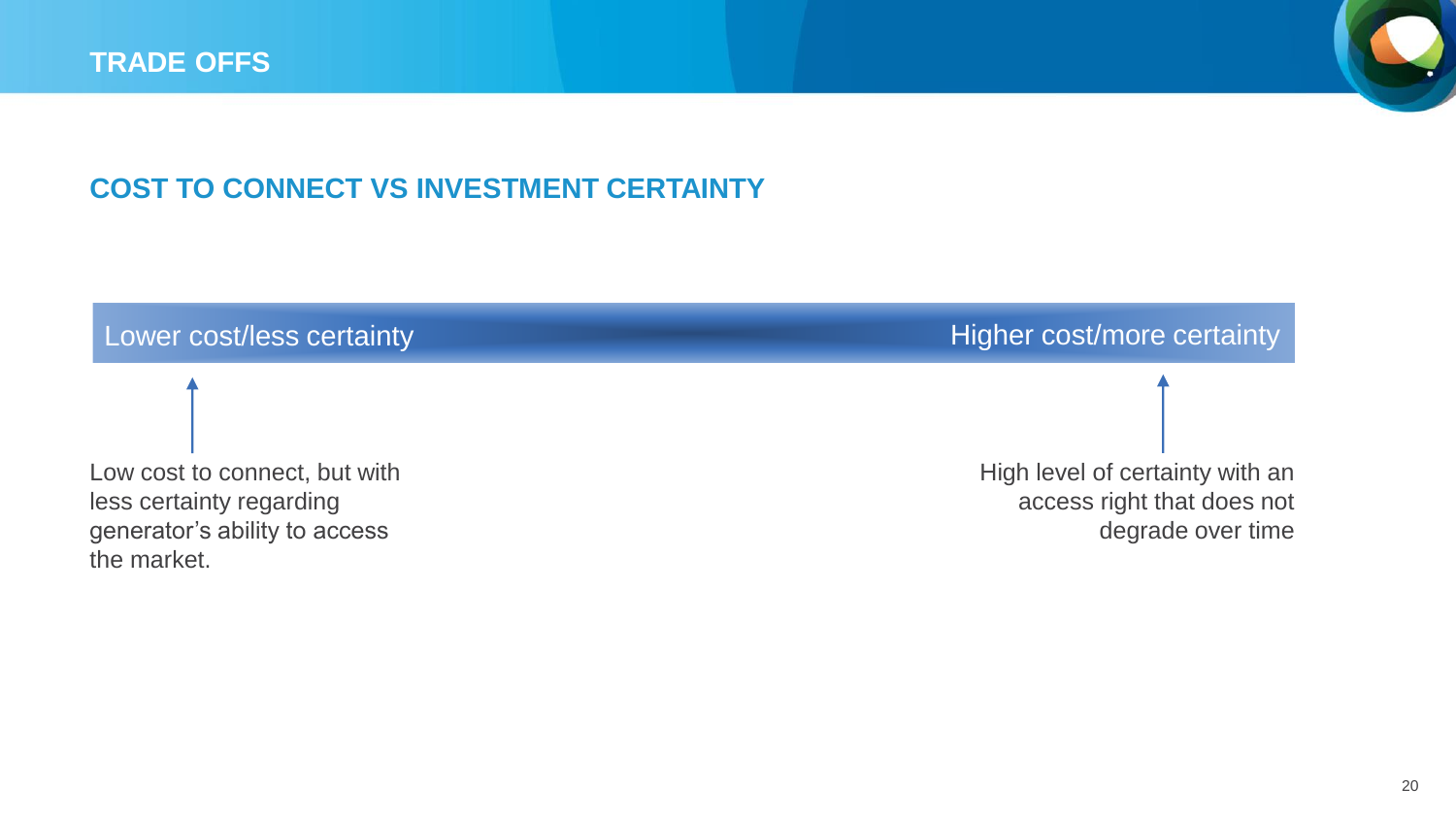

## **WHAT IS THE PREFERRED DURATION OF ACCESS RIGHTS?**

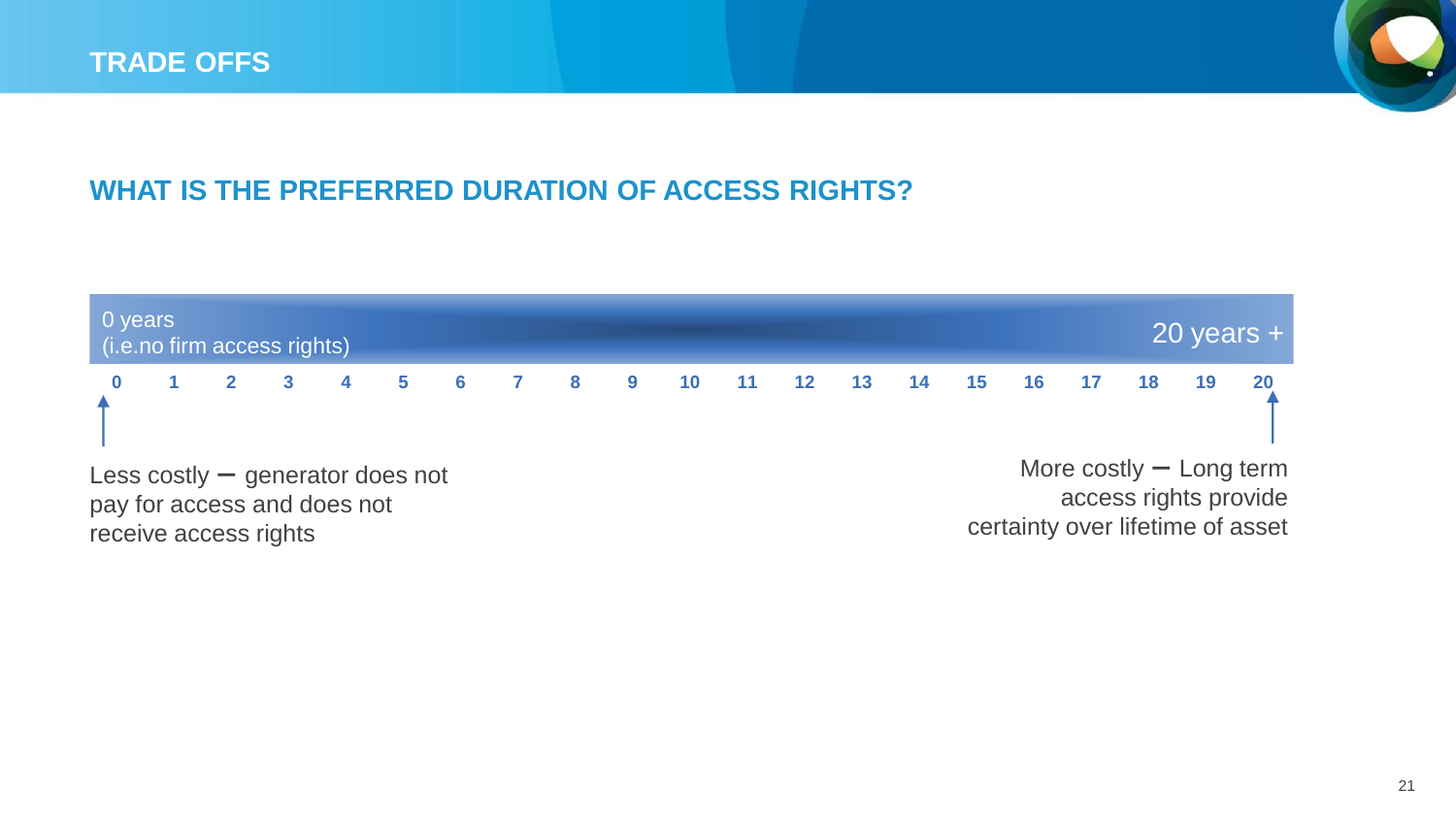

## **SIMPLICITY VS ACCURACY**

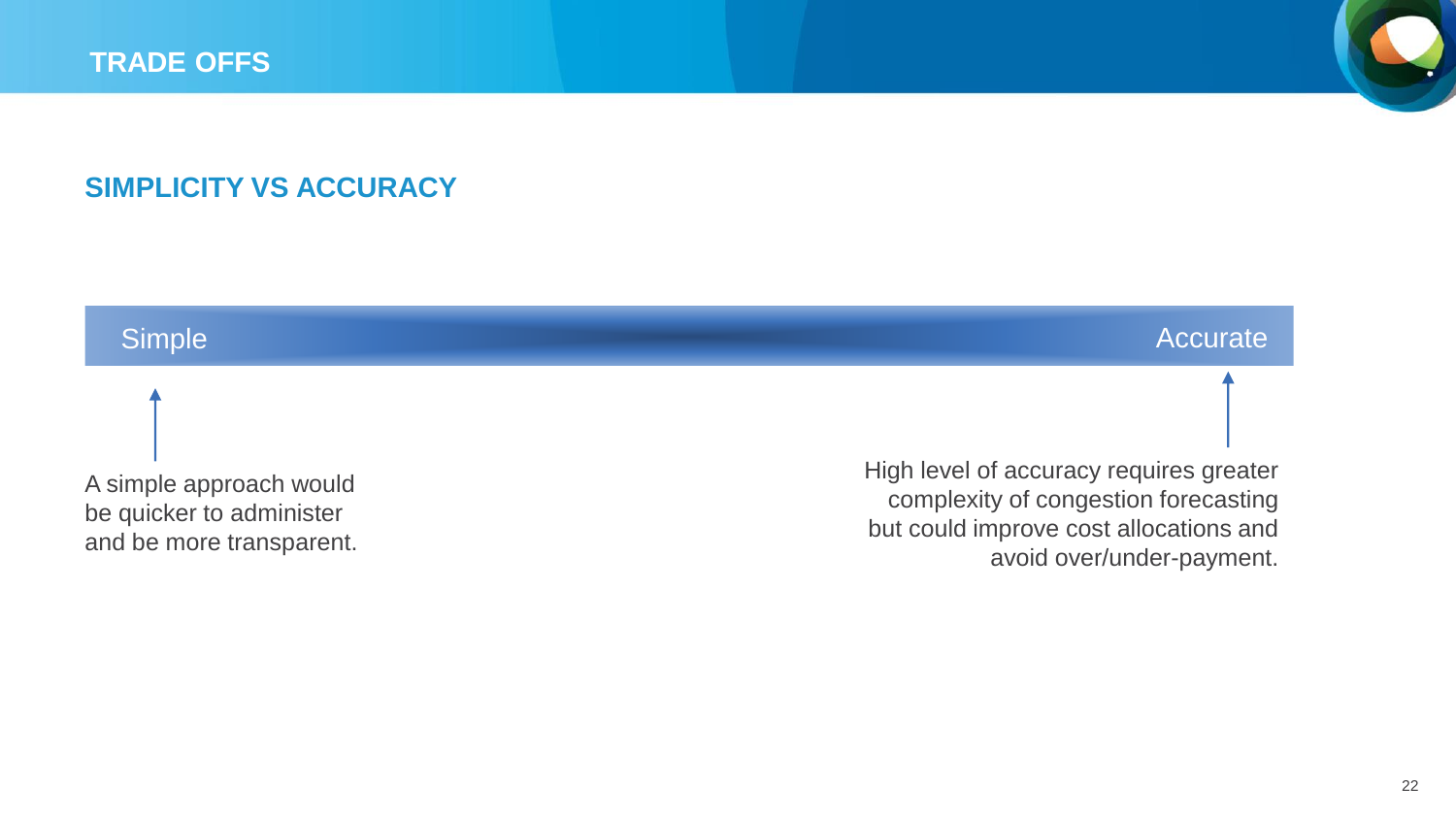

## **SECONDARY OBJECTIVES- WHAT IS YOUR PREFERRED RANKING?**

Operational timeframe models can be designed to achieve different objectives:

- 1. Maintain status quo outcomes so that existing generators are no worse off financially than under the status quo.
- 2. Sharing of risks so that financial impacts are shared between constrained generators rather than creating 'winner takes all' outcomes.
- 3. Similarity to actual dispatch so that generators can reduce the basis risk between the regional reference price (which retailers/customers pay) and the locational marginal price (which generators pay when a constraint is binding).
- 4. Increased certainty for generators with priority access rights to incorporate the transmission queue model i.e. generators with a '0' position would have greater certainty than generators with a '1, 2, 3…' position.
- 5. Simplicity and transparency so that the algorithm and its outcomes are easy for stakeholders to understand.